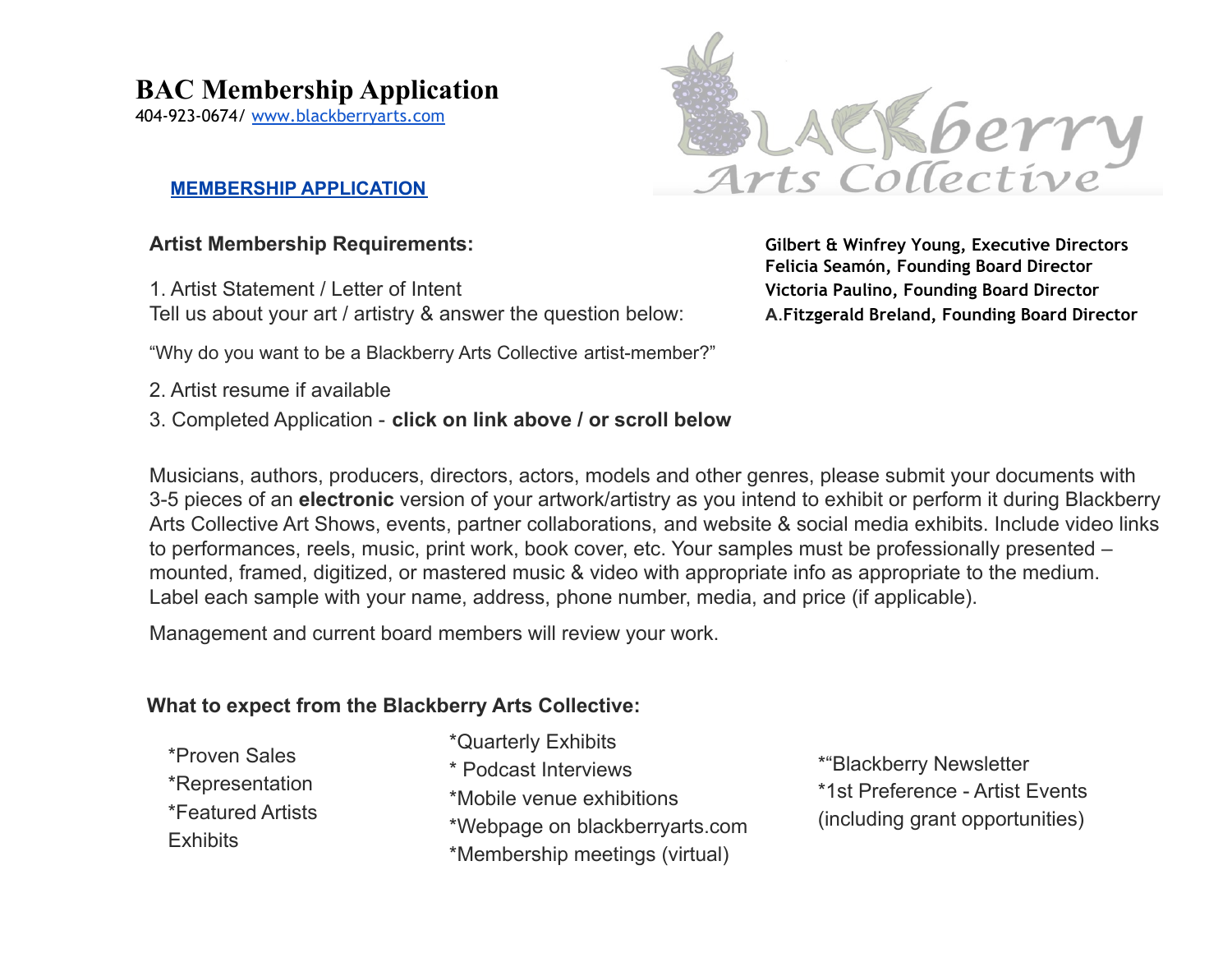**What the Blackberry Art Collective expects from you:** Your complimentary BAC Membership requires a one-year commitment. The BAC requires a 20% commission from sales. Artists set the prices. All proceeds will fund continued maintenance & operating expenses of BAC.

Twelve hours of volunteer time are required per year, or volunteer hours may be purchased for \$10 per hour, payable to the BAC. A signed consignment agreement and completed W9 form are required.

Artist Application (Please Print Legibly)

|       | Date_____________ |  |  |  |
|-------|-------------------|--|--|--|
|       |                   |  |  |  |
|       |                   |  |  |  |
| Email |                   |  |  |  |

Application Continued:

**Answer the questions below / or provide this info in the body of your email:**

- 1. Tell us about your inspirations and influences.
- 2. On which sales channels have you sold your art, artistry, music, book, etc.